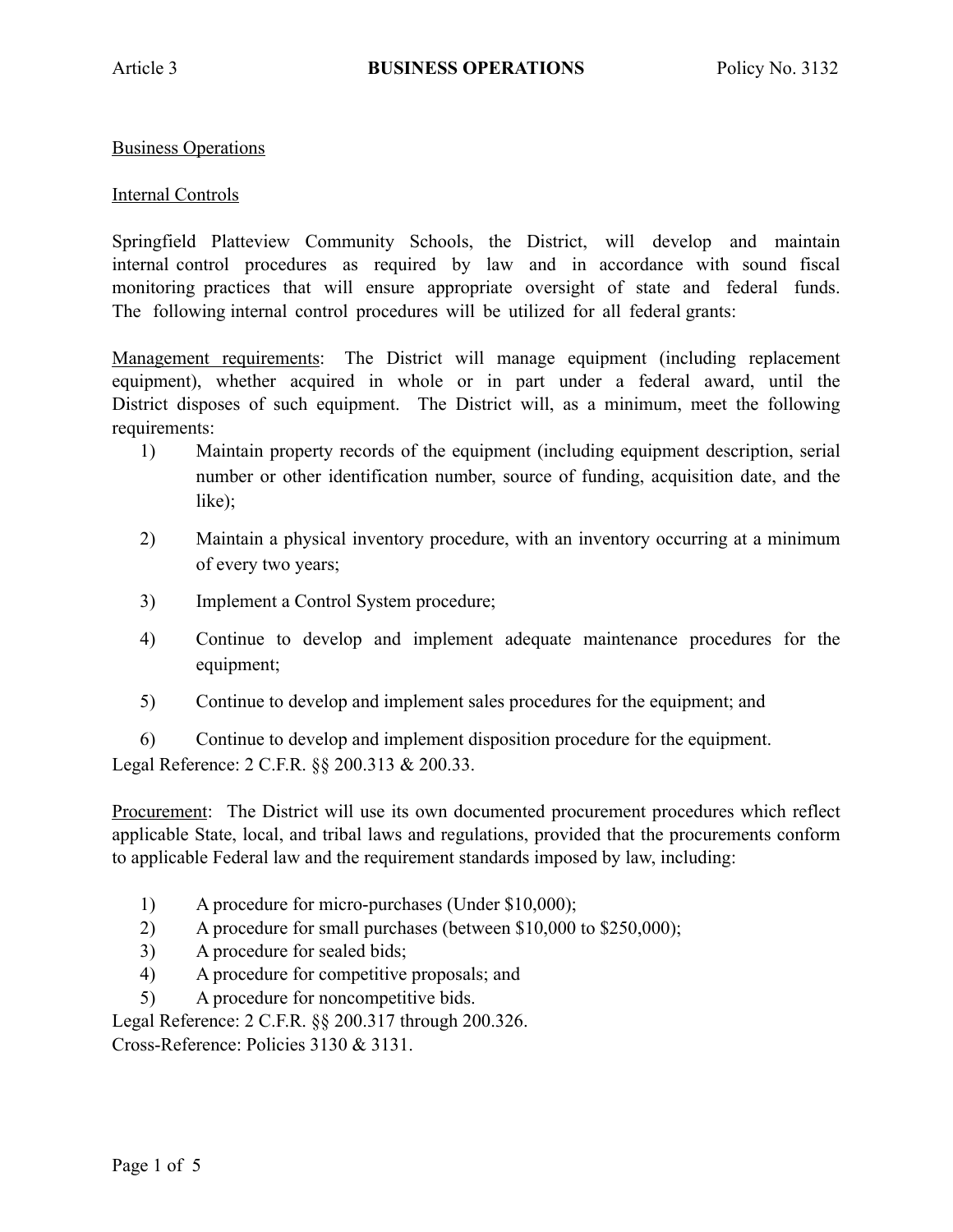Record Retention: Financial records, supporting documents, statistical records, and all other related records pertinent to a federal award will be retained for a period of three years from the date of submission of the final expenditure report or, for Federal awards that are renewed quarterly or annually, from the date of the submission of the quarterly or annual financial report, respectively, as reported to the federal awarding agency or pass-through entity in the case of a sub-recipient.

For all other records, the District will retain such records for the length of time as required by law.

Legal Reference: 2 C.F.R. § 200.333.

Suspension and Debarment: The District will not contract with any entity or individual who has been debarred, suspended, or otherwise excluded from or ineligible for participation in federal assistance programs or activities. Before entering into a contract regarding a federal award, the District will verify that a vendor has not been debarred, suspended or otherwise excluded, and the District will maintain a copy of said verification.

Legal Reference: 2 C.F.R. § 200.213.

Financial Management: The District will maintain financial management systems to account for the federal funds, including records documenting compliance with federal statutes, regulations, and the terms and conditions of the federal award. These records will be sufficient to permit the District to prepare reports required by general and program-specific terms and conditions; and the tracing of funds to a level of expenditures adequate to establish that such funds have been used according to the Federal statutes, regulations, and the terms and conditions of the Federal award. The financial management system will provide for the following:

- 1) Identifying all of the federal awards received and expended and the federal programs under which they were received;
- 2) Ensuring that accurate, current, and complete disclosure of the financial results of each federal award or program are maintained in accordance with reporting requirements;
- 3) Identifying adequately the source and application of funds for federally-funded activities;
- 4) Ensuring effective controls over and accountability for all funds, property, and other assets;
- 5) Comparing actual expenditures with budget amounts for each federal award;
- 6) Ensuring payments of federal funds are made in accordance with applicable law, including 2 CFR § 200.305; and
- 7) Determining the allowability of costs in accordance with applicable law and the conditions of the federal award.

Legal Reference: 2 C.F.R. § 200.302.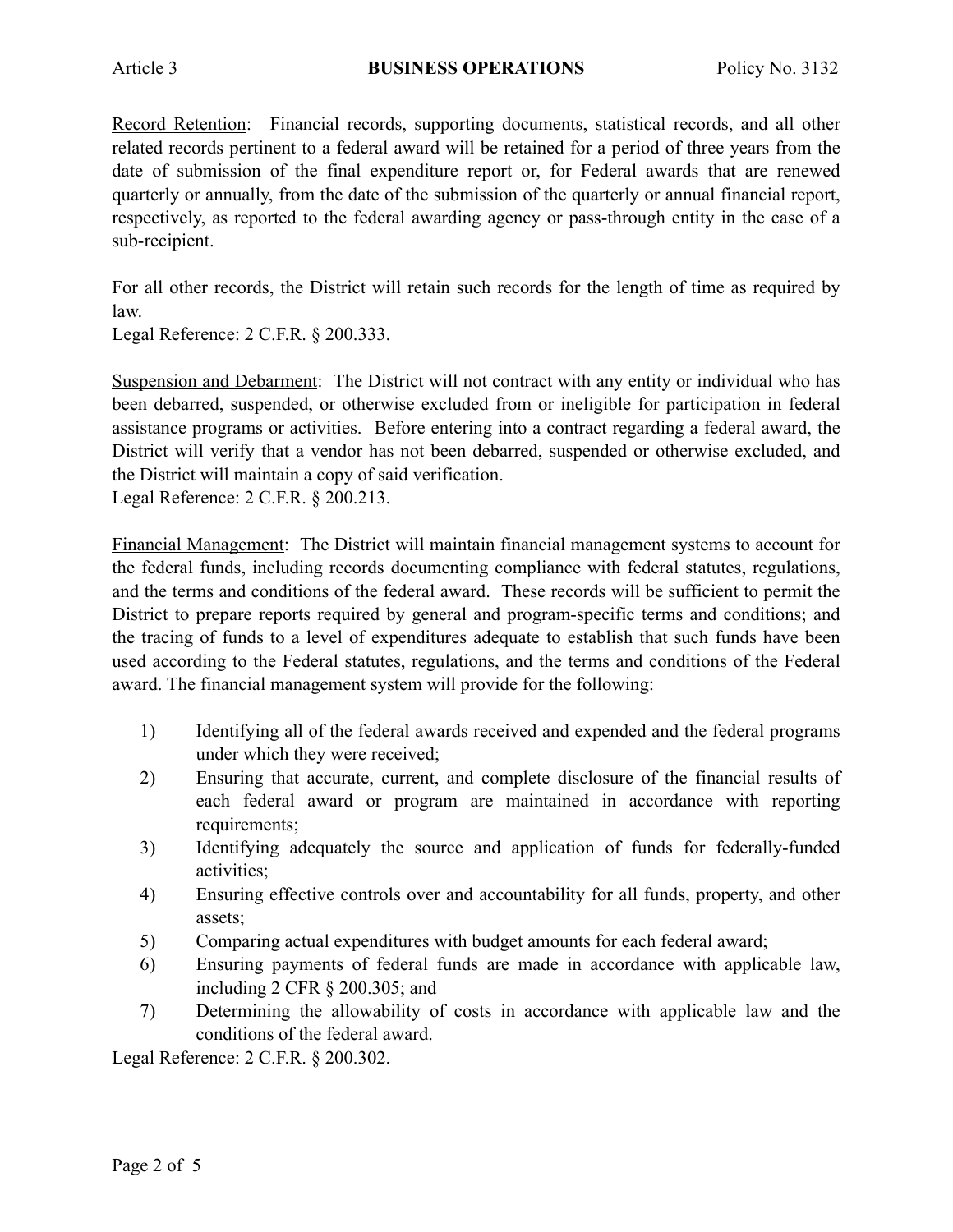Program Income: The District will consult with the federal awarding agency and refer to the applicable law and federal program terms and conditions to determine how to account for, deduct and otherwise handle income from federal programs. Legal Reference: 2 C.F.R. § 200.307.

Cost Sharing or Matching: For all federal awards, any shared costs or matching funds and all contributions, including cash and third party in-kind contributions, must be accepted as part of the District's cost sharing or matching, when such contributions meet all of the following criteria:

- 1) Are verifiable from the District's records;
- 2) Are not included as contributions for any other Federal award;
- 3) Are necessary and reasonable for accomplishment of project or program objectives;
- 4) Are allowable under the applicable Cost Principles requirements;
- 5) Are not paid by the Federal Government under another Federal award, except where the federal statute authorizing a program specifically provides that Federal funds made available for such program can be applied to matching or cost sharing requirements of other Federal programs;
- 6) Are provided for in the approved budget when required by the federal awarding agency; and
- 7) Conform to other provisions of the law or terms and conditions of the federal award, as applicable.

Legal Reference: 2 C.F.R. § 200.306.

Compensation: Compensation for personal services includes all remuneration for services of employees rendered during the period of performance under the federal award, including, but not limited to wages, salaries, and fringe benefits. Costs of compensation may be allowable under federal law and the federal grant to the extent that they satisfy the following requirements:

- 1) Is reasonable for the services rendered; and
- 2) Conforms to the established written expectations of the District, as applied consistently to both Federal and non-Federal activities.

If the District intends to charge compensation to federal awards, such charges will be based on records that accurately reflect the work performed, and will:

- 1) Be supported by a system of internal control which provides reasonable assurance that the charges are accurate, allowable, and properly allocated;
- 2) Be incorporated into the official records of the District;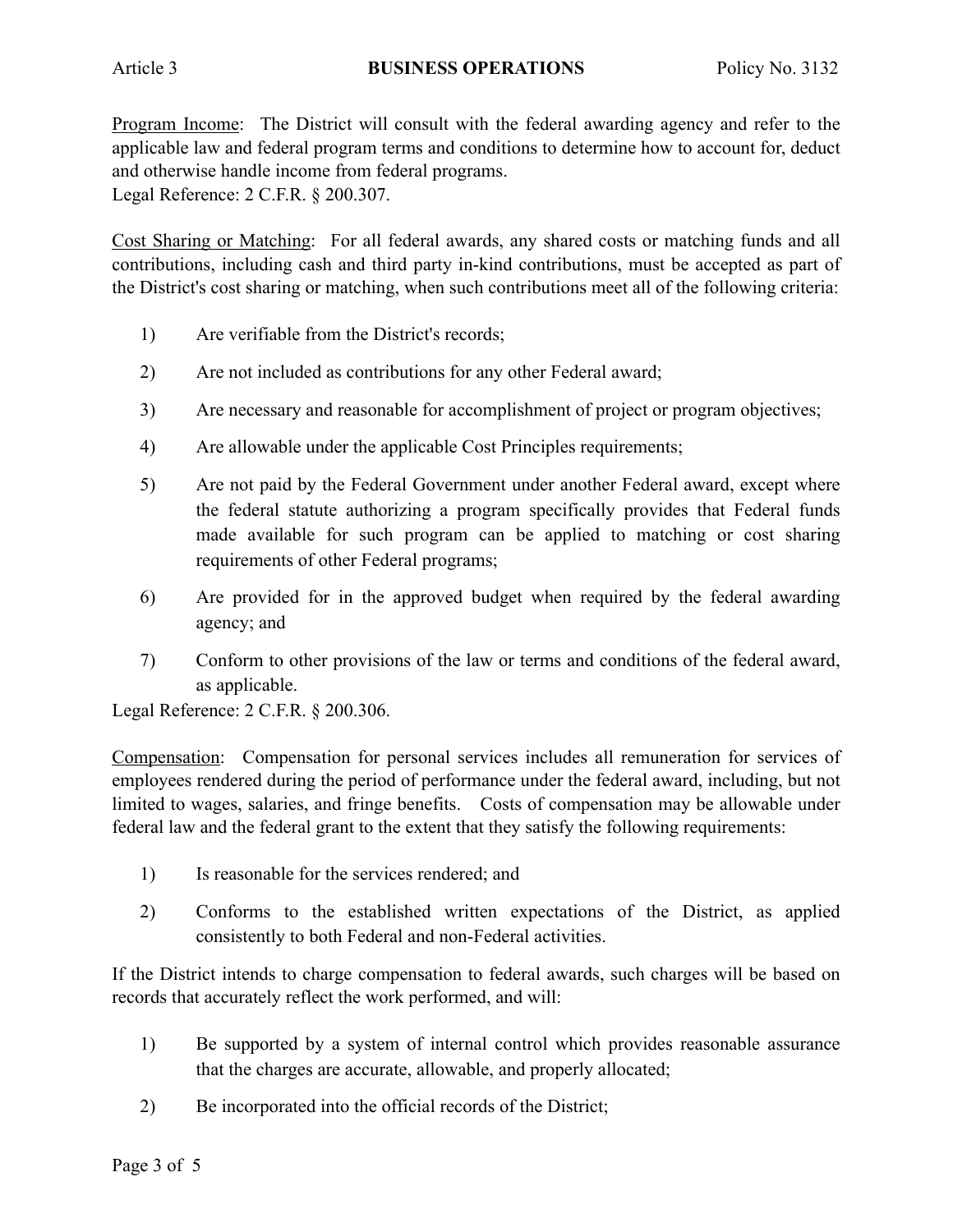- 3) Reasonably reflect the total activity for which the employee is compensated by the District, not exceeding 100% of compensated activities;
- 4) Encompass both federally-assisted and all other activities compensated by the District on an integrated basis, but may include the use of subsidiary records as defined in the District's written procedures;
- 5) Comply with the established accounting policies and practices of the District; and
- 6) Differentiate and account for the distribution of the employee's salary or wages among specific activities or cost objectives if the employee works on more than one Federal award; a Federal award and non-Federal award; an indirect cost activity and a direct cost activity; two or more indirect activities which are allocated using different allocation bases; or an unallowable activity and a direct or indirect cost activity.

Budget estimates will generally not be used to support charges to Federal awards but may be used for interim accounting purposes.

Legal Reference: 2 C.F.R. §§ 200.430 & 200.431.

Unexpected or Extraordinary Circumstances: For all federal awards, if the District does not currently have in place a sufficient policy that addresses extraordinary circumstances, such as those caused by COVID-19, the District may amend or create a policy at a later date in order to put emergency contingencies in place for federal and non-federal similarly situated employees. If the conditions exist for charges to be made to the federal grant, then charges may also be made to any non-federal sources that are used by the District in order to meet a matching requirement. The District will take other steps to comply with federal award requirements in the event of unexpected or extraordinary circumstances.

Legal Reference: 2 C.F.R. §§ 200, et seq.